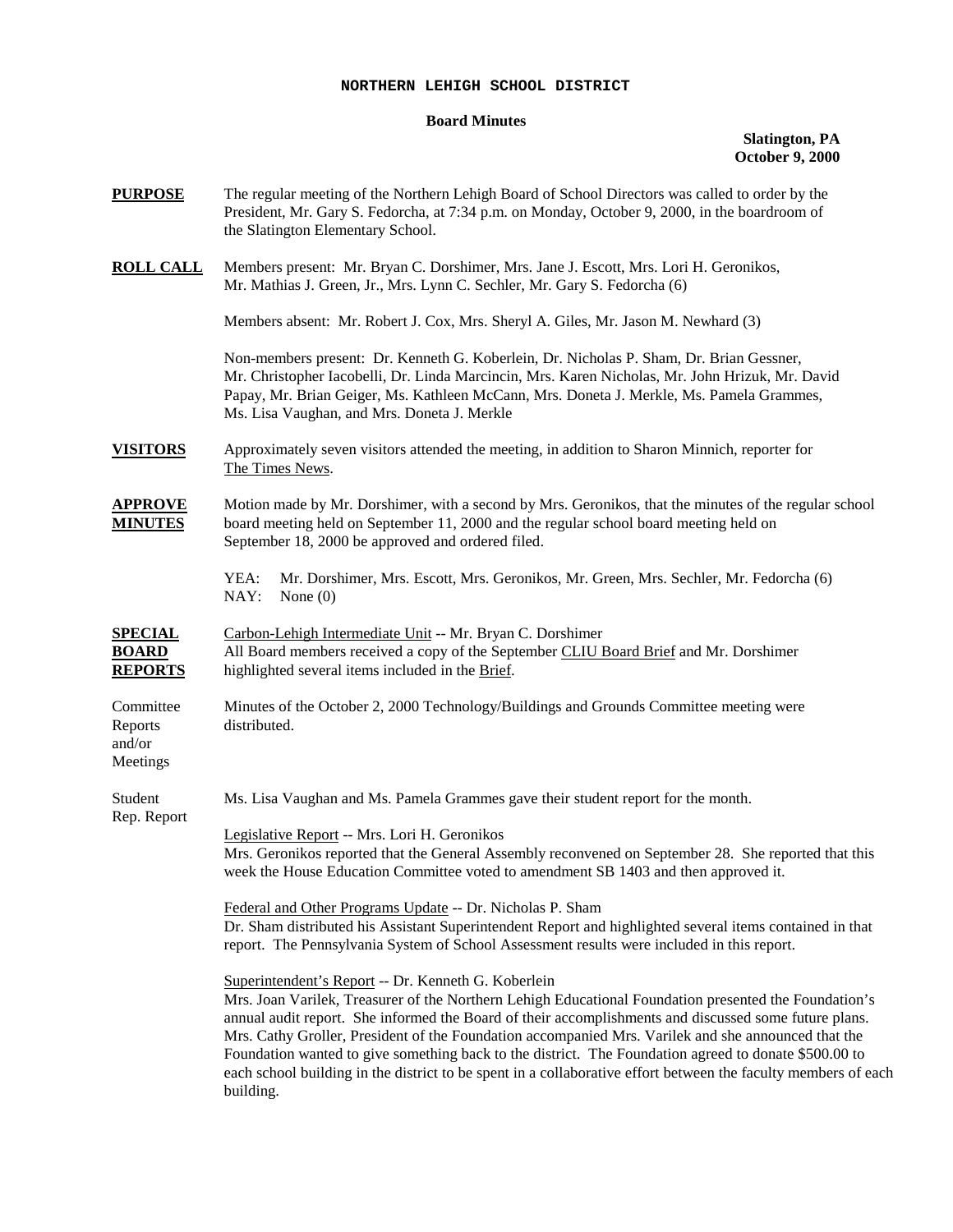| <b>Board Minutes</b>                                             | Page 2                                                                                                                                                                                                                                                                           | October 9, 2000 |  |
|------------------------------------------------------------------|----------------------------------------------------------------------------------------------------------------------------------------------------------------------------------------------------------------------------------------------------------------------------------|-----------------|--|
|                                                                  | Dr. Koberlein reported on his attendance at the Lehigh University Study Council Annual Conference held at<br>the College of William and Mary in Williamsburg, Virginia.                                                                                                          |                 |  |
| Executive<br>Session                                             | An Executive Work Session was held before the meeting, beginning at 6:30 p.m., for personnel<br>issues and was continued after the board meeting to discuss personnel issues.                                                                                                    |                 |  |
| <b>PERSONNEL</b>                                                 | Motion made by Mrs. Sechler, with a second made by Mrs. Geronikos, that the Board of Education<br>approve the following personnel items:                                                                                                                                         |                 |  |
| Salary Step<br>Adjustment                                        | Approve that, beginning with the second semester of the 1999-2000 school year, that<br>teacher, Bryan Geist receive an adjustment of two years credit toward his salary step.<br>(Note: School board action of September 18 erroneously provided him with just one year credit). |                 |  |
| Salary Increase-<br>Jane Distler                                 | Approve an increase in the hourly salary of Jane Distler, Bookkeeper/Secretary in the cafeteria, for<br>the 2000-2001 school year, increasing her rate from \$9.20 to \$9.47, effective July 1, 2000.                                                                            |                 |  |
|                                                                  | YEA:<br>Mr. Dorshimer, Mrs. Escott, Mrs. Geronikos, Mr. Green, Mrs. Sechler, Mr. Fedorcha (6)<br>NAY:<br>None $(0)$                                                                                                                                                              |                 |  |
|                                                                  | Motion made by Mrs. Sechler, with a second by Mrs. Geronikos, that the Board of Education<br>approve the following personnel actions:                                                                                                                                            |                 |  |
| Salary Increase-<br>Superintendent                               | Approve a 2.3% salary increase for Superintendent Kenneth G. Koberlein, retroactive to July 1,<br>2000.                                                                                                                                                                          |                 |  |
| Salary Increase-<br>Assistant<br>Superintendent                  | Approve a 3.0% salary increase for Assistant Superintendent Nicholas P. Sham, Jr., retroactive to<br>July 1, 2000.                                                                                                                                                               |                 |  |
|                                                                  | <b>ROLL CALL:</b><br>Mrs. Escott, Mrs. Geronikos, Mr. Green, Mrs. Sechler, Mr. Fedorcha (5)<br>YEA:<br>NAY:<br>Mr. Dorshimer (1)<br>Motion carried.                                                                                                                              |                 |  |
| <b>POLICY</b>                                                    | Motion made by Mrs. Sechler, with a second by Mrs. Escott, that the Board of Education approve<br>adoption of new board policy, Policy #247 – Pupils – Hazing, as presented after $2nd$ reading.                                                                                 |                 |  |
| <b>Board Policy-</b><br>Policy #247-<br>Hazing- $2nd$<br>Reading | Mr. Dorshimer, Mrs. Escott, Mrs. Geronikos, Mr. Green, Mrs. Sechler, Mr. Fedorcha (6)<br>YEA:<br>NAY:<br>None $(0)$                                                                                                                                                              |                 |  |
| <b>FINANCIAL</b>                                                 | Motion made by Mrs. Sechler, with a second by Mr. Dorshimer, that the Board of Education<br>approve the following financial items:                                                                                                                                               |                 |  |
| Treasurer's<br>Report                                            | Approve the unaudited report of the Treasurer, Mr. Cox, for June, July, August, and September 2000.                                                                                                                                                                              |                 |  |
| Reports<br>(Info Only)                                           | Approve the unaudited June, July, August and September 2000 Revenue and Expenditure Reports for the<br>Cafeteria, General, and Capital Reserve Funds, as presented.                                                                                                              |                 |  |
| Pay Bills                                                        | Approve payment of General Fund Bills, as presented.                                                                                                                                                                                                                             |                 |  |
| Technology<br><b>Bills</b>                                       | Approve payment of bills from the Technology Fund, as presented.                                                                                                                                                                                                                 |                 |  |
| Construction<br>Testing                                          | Approve a proposal from United Inspection Services for construction testing for the high school<br>additions and alterations project.                                                                                                                                            |                 |  |
| <b>Award Bids</b>                                                | Approve the awarding of bids for #2 fuel oil and diesel fuel to George Y. Brubaker, Inc. and                                                                                                                                                                                     |                 |  |